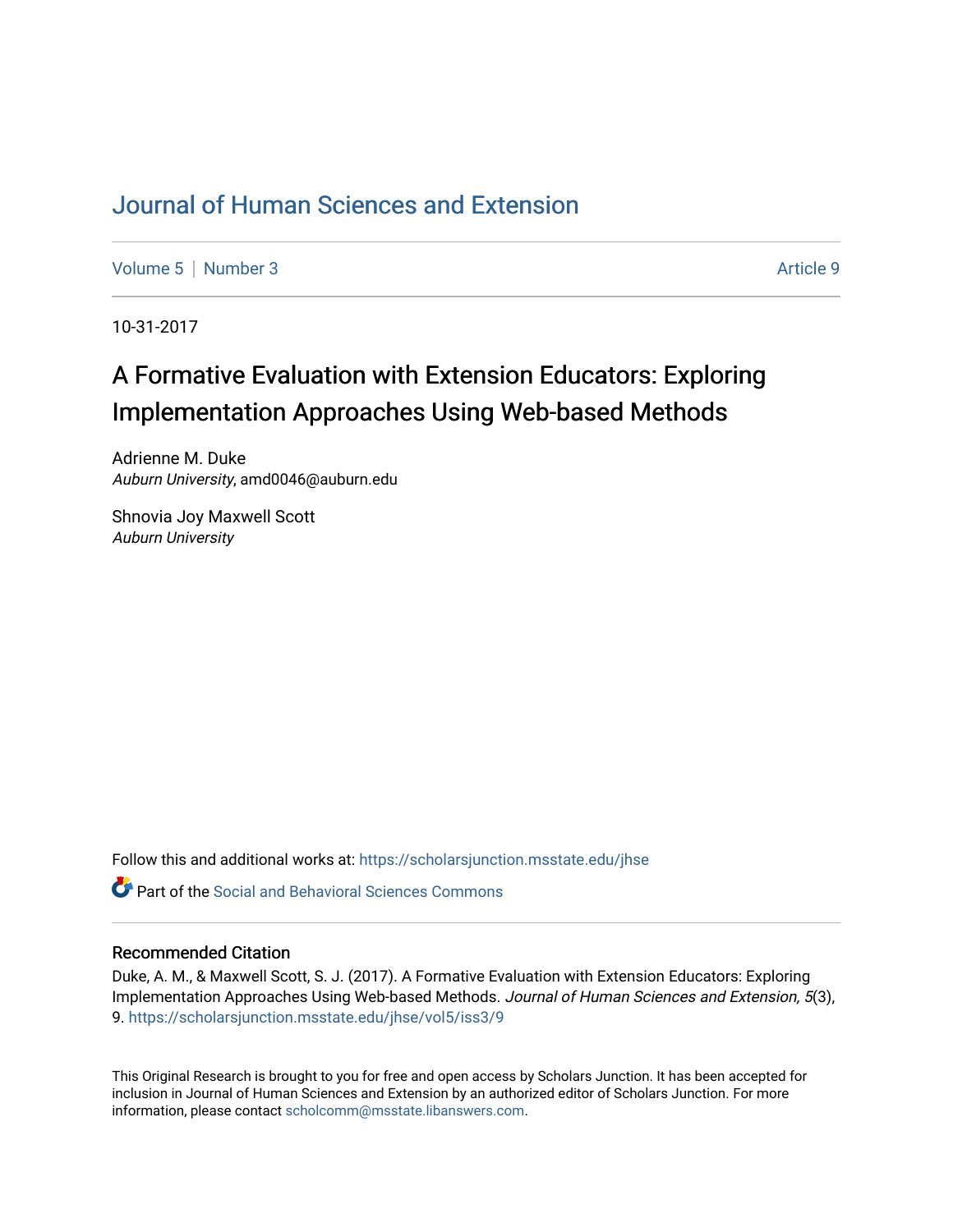# **A Formative Evaluation with Extension Educators: Exploring Implementation Approaches Using Web-based Methods**

**Adrienne M. Duke Shnovia Joy Maxwell Scott**  *Auburn University*

*The article describes the formative evaluation of a bullying prevention program called Be SAFE from the perspective of Extension educators. Twelve regional and county educators from Family and Child Development and 4-H Youth Development participated in our study. We used a web-based, mixed methods approach, utilizing both Qualtrics, an online survey software platform, and Scopia, a video conferencing application, to collect survey data and do a focus group. The results of the survey show that three activities, Clear Mind, Mud Mind, Take a Stand, and The Relationship Continuum, were perceived as garnering the most participation from students. However, focus group data indicated that while there was often a high level of participation, the subject matter of the curriculum was too advanced for students in the fifth grade and that classroom size affected how well educators could teach lessons. Furthermore, school access was not an implementation challenge, but the amount of days available to implement the full curriculum was sometimes limited. The data collected through this formative evaluation were used to improve implementation efforts. The process outlined in this article can be used as a model to help program leaders who are interested in using web-based tools to evaluate implementation processes.* 

*Keywords*: evaluation, formative evaluation, implementation research, synchronous focus group, online survey

## **Introduction**

Extension educators have long known the importance and necessity of evaluating the outcomes of their programs and services (Rennekamp & Arnold, 2009). While all curricula have learning outcomes, understanding implementation practices is also an important area in the program development and evaluation process. Formative evaluation is a tool that can be used to assess the implementation practices of a program during its evaluation efforts (Dane & Schneider, 1998; Duerden & Witt, 2012; Dusenbury, Brannigan, Hansen, Walsh, & Falco 2005). Formative evaluation is "an assessment that focuses on the internal dynamics and actual operations of a program in order to understand its strengths, weaknesses and changes that occur in it over time"

Direct correspondence to Adrienne M. Duke at amd0046@auburn.edu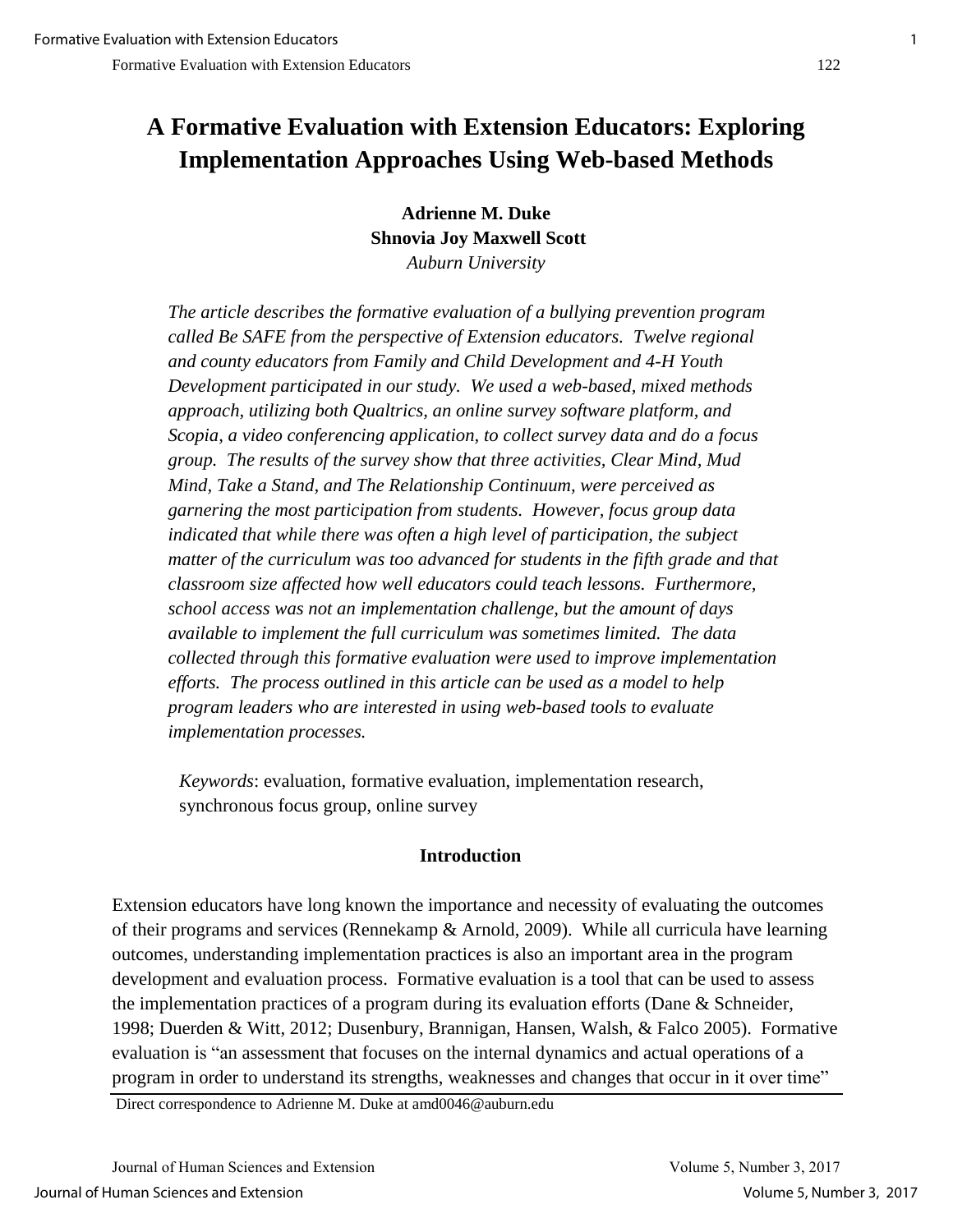(Scriven, 1996). Chambers (1994) also asserts that formative evaluation provides the data needed to modify the initial intervention and its delivery so that the final program is more effective.

Data from the implementation process provides Extension program leaders insight into how their programs are working, ways they can be improved, and techniques educators use to conduct programs in communities (Duerden & Witt, 2012). Since implementation varies widely, a program implemented in multiple sites may experience varying degrees of success due to different degrees of program integrity (Durlak & DuPre, 2008). In order to capture the nuances of program implementation, this paper discusses the process of conducting a formative evaluation with Extension educators implementing an anti-bullying program called *Be SAFE*.

Alabama Cooperative Extension System is using a collaborative approach between Family and Child Development regional educators and 4-H Youth Development regional and county educators to work to reduce bullying behaviors in Alabama schools. Students at participating schools are engaged in a seven-week series using a curriculum called Be SAFE: Safe, Affirming, and Fair Environments (Olsen & Pace, 2013) that teaches students about physical, verbal, and indirect bullying (rumors, etc.), as well as cyberbullying. The curriculum takes a positive youth development approach, largely focusing on promoting the development of emotional and social intelligence and offering ways to help youth become allies when they observe bullying behaviors (Olsen & Pace, 2013). This article describes our effort to gather information on the strengths and challenges of implementing Be SAFE from the perspective of Extension educators.

#### **Methods**

Online software was used to conduct a mixed method study on the implementation of Be SAFE. A mixed method approach was used to understand implementation strengths and challenges from more than one perspective (for review of mixed methods, see Newman, Ridenour, Newman, & DeMarco, 2003). We used a sequential transformative design in our study, collecting quantitative data first, then qualitative data. In accordance with the design, no priority was given to either form of data, and the data were analyzed together (Handon, Creswell, Plano Clark, Petska, & Creswell, 2005). The sequential transformative design was used because it ensures that the voices of diverse and alternative perspectives are heard (Handon et al., 2005).

### **Quantitative Data Collection**

Survey data about the implementation of Be SAFE were collected through the online survey design tool, Qualtrics (Qualtrics; Provo, UT). Qualtrics was used because it generates customized surveys that are easy to create and are in accordance with IRB protections. Educators who implemented Be SAFE were sent a non-identifying link to the survey to collect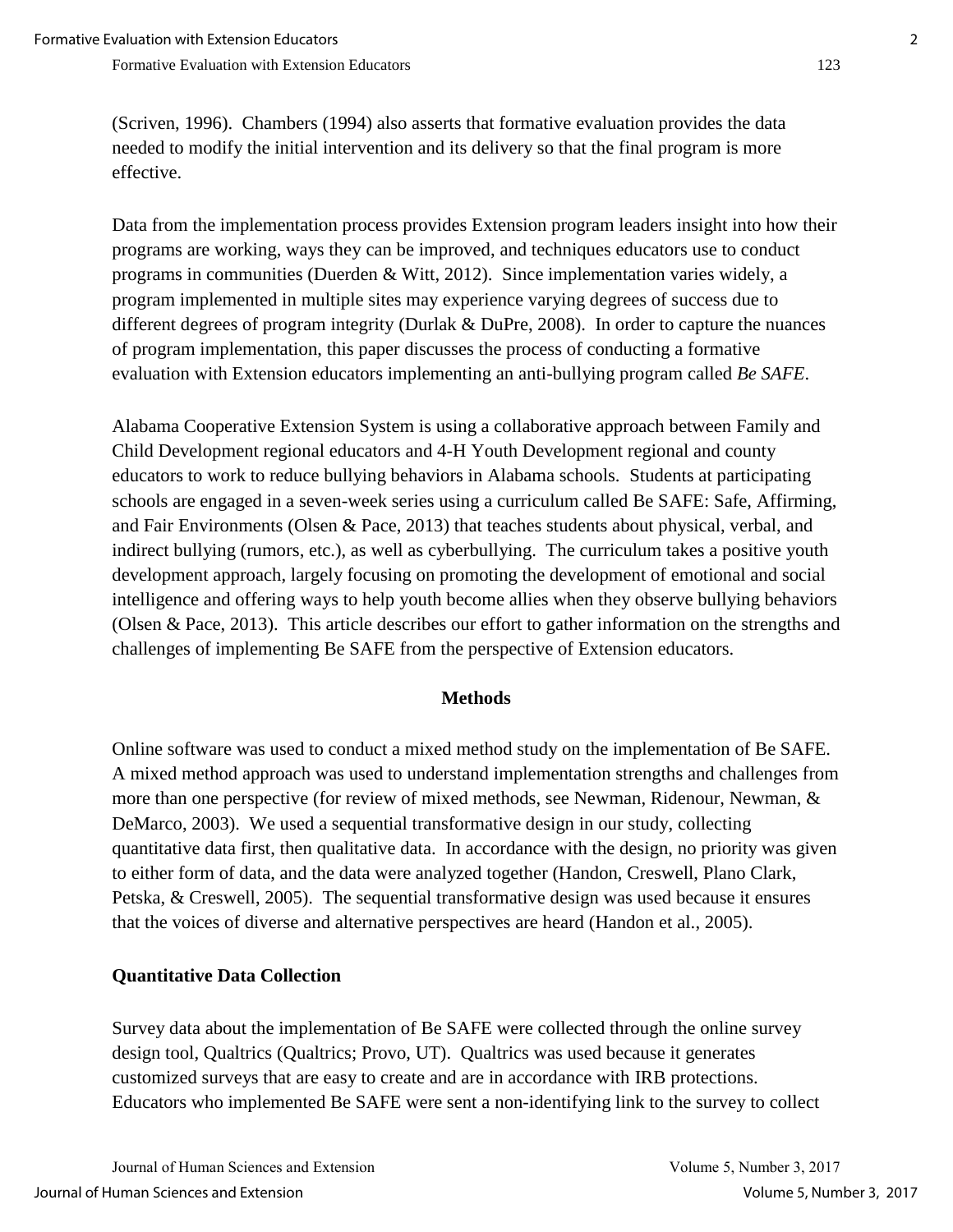data anonymously. Twelve out of the thirteen Extension educators who implemented Be SAFE completed the survey. The survey questions specifically asked about their perceptions of the strengths and weaknesses of the curriculum (e.g., Based on your experience, which lesson was the most difficult to implement? Based on your observation, which lessons had the most participation? Which activity did you find the most difficult to get participation? According to your observations, which activities had the greatest impact on students?) The next section asked educators to rate their overall experiences using a 3-point Likert scale (exceeds expectations, equals expectations, short of expectations). They ranked the following areas: activities in the curriculum, the length of time they had to complete the activities, the number of lessons they are required to do, and the overall level of youth participation during the program. Quantitative data collected were based on the perceptions of the educators and are subjective.

# **Qualitative Data Collection**

Synchronous focus groups were conducted with six of the twelve regional and county educators using the video conferencing software, Scopia (Version 8.2.1; Avaya; Santa Clara, CA). Synchronous focus groups are characterized by participants engaging in a chat room or online conferencing forum at the same time (Murray, 1997). In online synchronous focus groups, participants speak and type their comments over the course of the session. A running transcript of these comments is continuously visible to all of the participants. As in face-to-face focus groups, the moderator follows a written moderator's guide, and the participants share their opinions (Gaiser, 1997). While there has been some debate about the effectiveness of online focus groups (Schneider, Kerwin, Frechtling, & Vivari, 2002), there are clear advantages when collecting data from both county and regional educators located across the state. For example, online focus groups are inexpensive because they do not require a meeting room, refreshments, video recording, or travel (Landreth, 1998). While online focus groups allow people to attend meetings without transportation constraints, it is also easier to opt out of attendance, as was the case in our focus group. While all thirteen educators were invited, only six logged in to our chat room.

In order to facilitate discussion, four open-ended questions were asked (What were some strategies you used to engage youth during the activities in the curriculum? Did you do anything outside of the curriculum? If so, what did you do that was outside of the curriculum during implementation? What were some of the challenges of implementing the curriculum?). With participant approval, the session was recorded.

## **Data Analysis**

Quantitative data were analyzed using descriptive statistics for each item. Response tables were generated through Qualtrics that include percentages and ranks for each question. Qualitative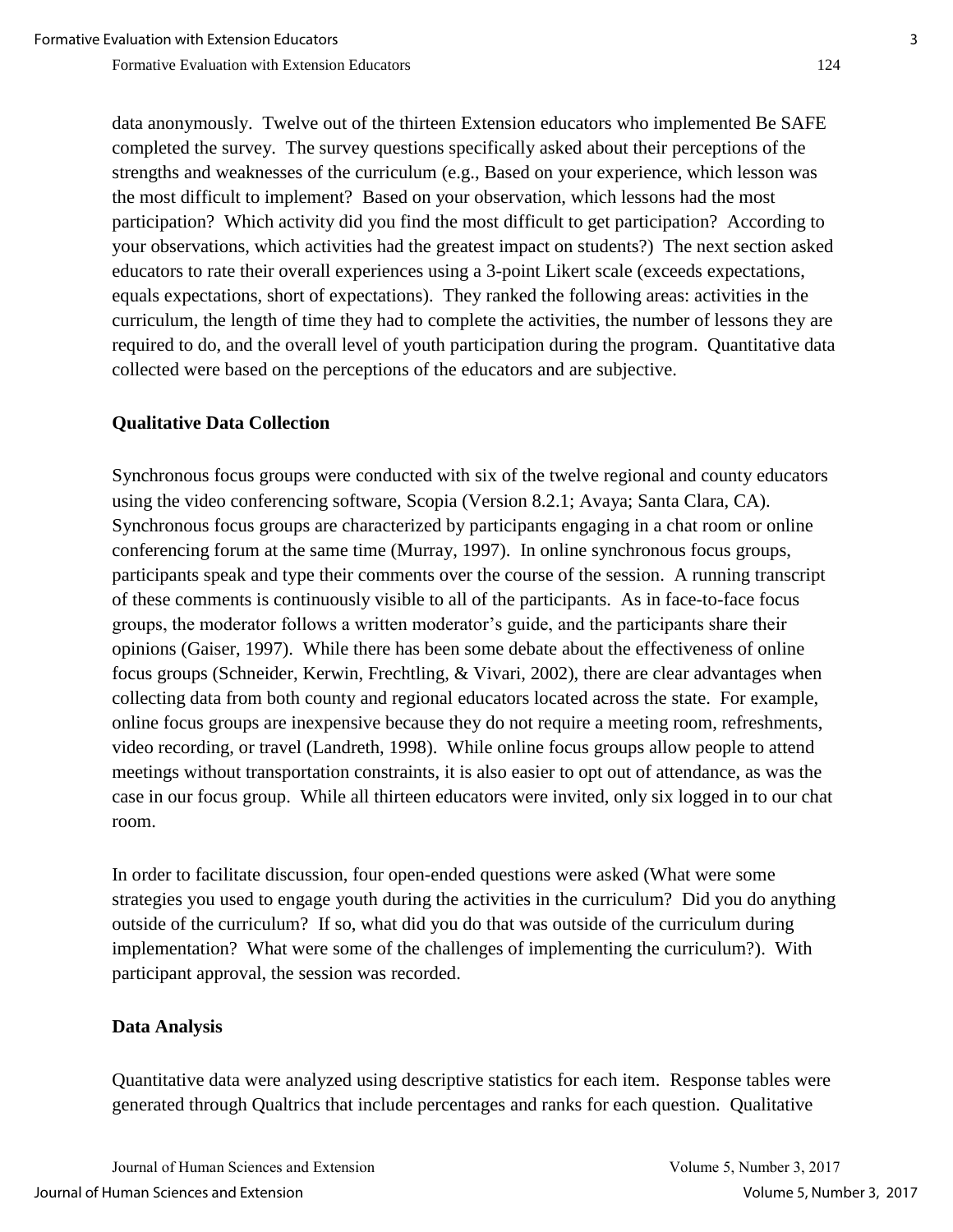data were analyzed using thematic analysis (Vaismoradi, Turunen, & Bondas, 2013). Data from the written chat transcript and the transcript from the recorded session were read by the two authors and coded inductively. During analysis, specific themes were developed based on repeated words and phrases that captured core messages reported.

## **Findings and Discussion**

# **Quantitative Assessment of Strengths**

Educators were asked to indicate which lessons they perceived to have the highest level of student participation and involvement. They were also asked to indicate which lessons they thought had the greatest learning impact. Table 1 shows that the activity, *Clear Mind, Mud Mind*, had the highest level of participation from youth. Educators indicated that *The Relationship Continuum Activity, Take a Stand, and Who am I* lessons had the next highest rates of participation.

As it relates to perceived learning outcomes, Table 1 also indicates that *Clear Mind, Mud Mind* was perceived as having the greatest impact*, Take a Stand* had the second highest percentage, followed by an even percentage ranking for *The Relationship Continuum Activity, Who am I, What Makes Bullying Real to You, and Speaking up and Standing With: Skills for Being an Ally.*

| <b>Lesson Name</b>                                         | Rate of<br><b>Participation</b> | <b>Greatest Learning</b><br><b>Outcomes</b> |
|------------------------------------------------------------|---------------------------------|---------------------------------------------|
| Standing up Assertive versus Aggressive<br>Responses       | 8%                              | 23%                                         |
| Speaking up and Standing With: Skills for<br>Being an Ally | 15%                             | 46%                                         |
| What's the Difference Activity                             | 15%                             | 38%                                         |
| Taking Action to Stop Cyberbullying                        | 23%                             | 23%                                         |
| What Makes Bullying Real for You                           | 23%                             | 46%                                         |
| Who Am I                                                   | 31%                             | 46%                                         |
| Take a Stand                                               | 38%                             | 54%                                         |
| The Relationships Continuum Activity                       | 46%                             | 46%                                         |
| Clear Mind, Mud Mind: Understanding State of<br>Mind       | 62%                             | 69%                                         |

### *Table 1. Activities with the Greatest Strengths*

## **Quantitative Assessment of Challenges**

Educators were asked to indicate which lessons they perceived to be the most difficult to implement and which activities they perceived to be the most difficult to get participation. Table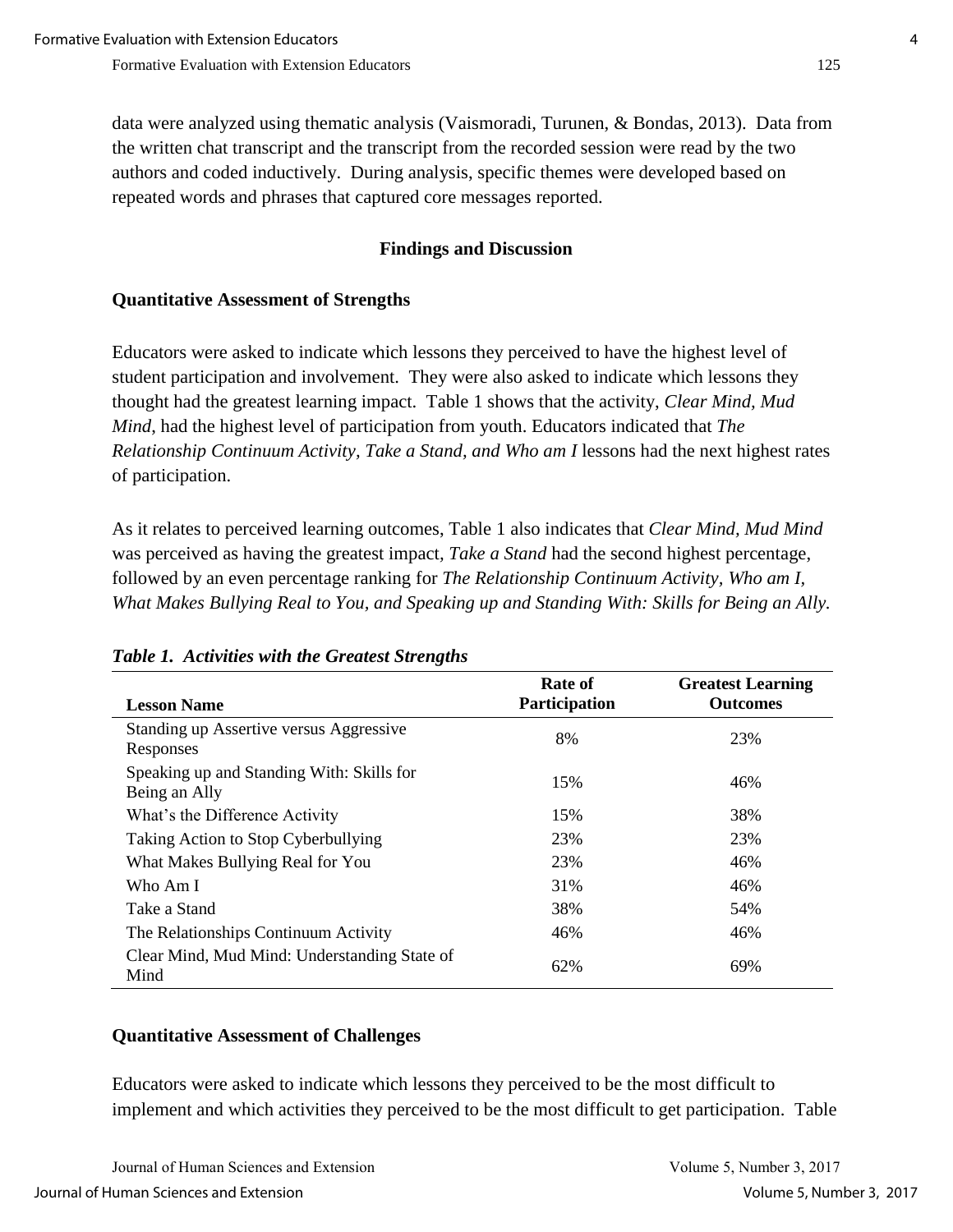2 shows that forty-six percent of the educators indicated that both nothing in the curriculum was difficult to implement as well as there was not an activity in the curriculum that was difficult to get student participation. Three activities, *Who Am I*, *The Relationship Continuum Activity,* and *Speaking up and Standing With: Skills for Being an Ally,* had similar percentage rates as it relates to difficulty in implementation and student participation.

|                                                             | <b>Found the Lesson</b>       | <b>Found the Lesson</b><br><b>Difficult to Get Student</b> |
|-------------------------------------------------------------|-------------------------------|------------------------------------------------------------|
| <b>Lesson Name</b>                                          | <b>Difficult to Implement</b> | Participation                                              |
| Take a Stand                                                | $0\%$                         | $0\%$                                                      |
| What Makes Bullying Real for You                            | 8%                            | 8%                                                         |
| Clear Mind, Mud Mind: Understanding<br>State of Mind        | 8%                            | 8%                                                         |
| What's the Difference Activity                              | 8%                            | 8%                                                         |
| Taking Action to Stop Cyberbullying                         | 8%                            | 0%                                                         |
| Standing up Assertive versus<br><b>Aggressive Responses</b> | 15%                           | 0%                                                         |
| Speaking up and Standing With: Skills<br>for Being an Ally  | 15%                           | 15%                                                        |
| The Relationships Continuum Activity                        | 15%                           | 15%                                                        |
| Who Am I                                                    | 15%                           | 15%                                                        |
| Nothing was difficult to implement                          | 46%                           | 46%                                                        |

#### *Table 2. Activities with the Most Challenges*

Overall, we found that the activity, *Clear Mind, Mud Mind*, had the highest observed level of participation and was perceived as having the greatest learning outcomes for youth participants. When asked about the difficulty of implementation, educators indicated that there was very little difficulty, and most of the activities from the curriculum had adequate participation. While the survey provided important information about educator experiences, the study would have been strengthened by utilizing objective measures of implementation process and skill. Although this is a limitation in our quantitative data, our qualitative data provide more information to help understand the implementation experiences of educators.

### **Qualitative Assessment of Strengths and Challenges**

Analysis of the focus group data generated three themes related to the strengths and challenges of implementing Be SAFE: access into schools, the grade level of participants, and the classroom size (numerical and spatial).

**School access.** School access is often cited as an issue for many programs; however, it was not cited as an implementation challenge by our educators. The positive experiences of our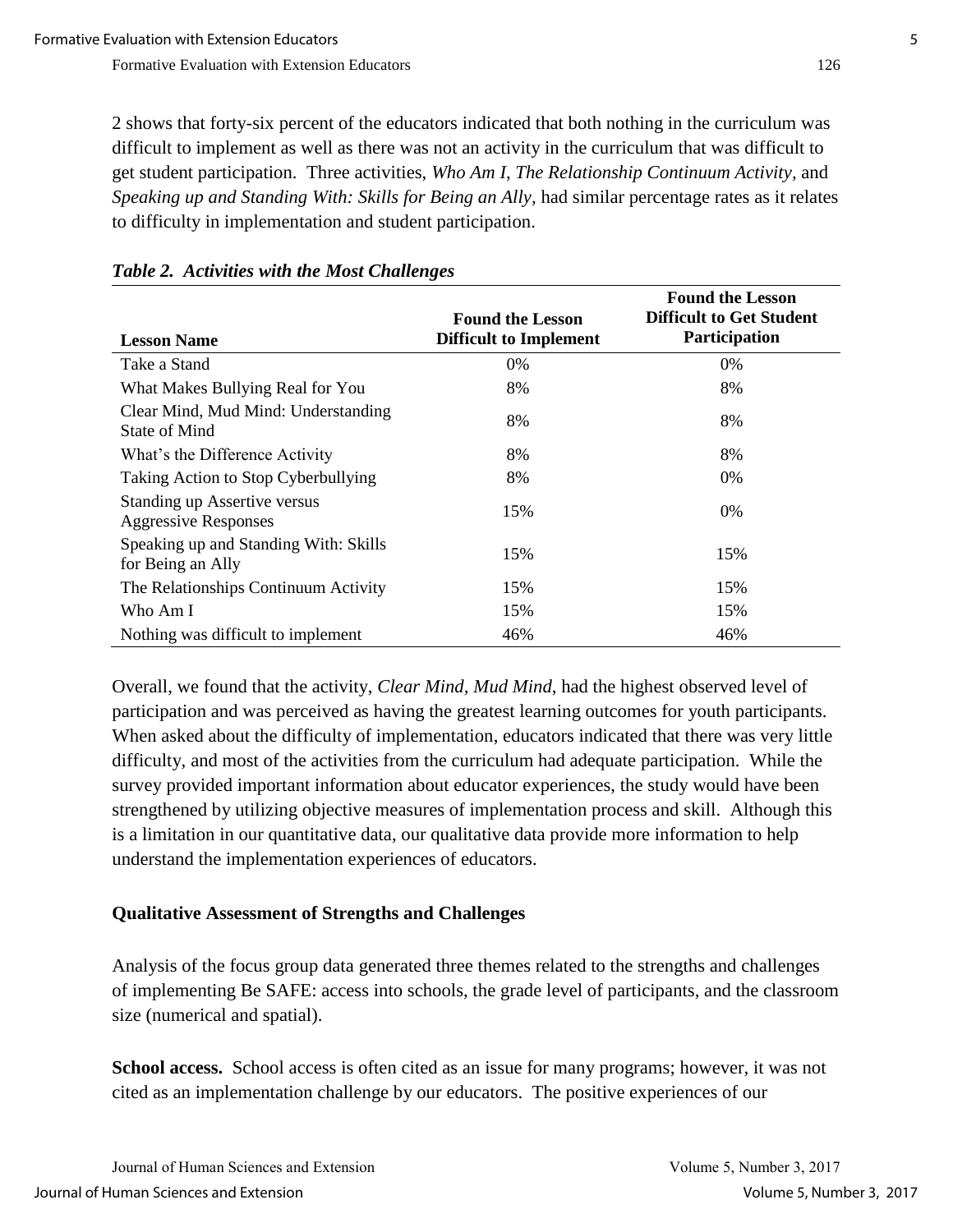Extension educators can be attributed to the positive relationships we have with schools and our history of helpful, effective programming. The ease of access in schools can also be attributed to the high need for bullying prevention in schools. Administrators understand that bullying prevention efforts are legally mandated for all schools in Alabama, particularly as they relate to adopting measures to prevent harassment and creating a plan of action when bullying is reported (Crain, 2012). Therefore, Be SAFE achieves an important actionable step for schools.

Although educators have experienced minimal resistance gaining access to schools, the length of time allotted to educators in each school has varied. When asked about school access, regional and county educators stated that some schools welcomed the seven-day series saying, "They were happy for me to come as many times as I needed," while other schools preferred a one-time presentation. One agent stated, "I enjoyed doing the PowerPoint presentation at the schools because most principals were more willing to have me or some trained leaders come and present, rather than doing a series of lessons." The range of time allotted raised questions about reducing the number of activities offered. During the focus group, we presented a chart of all of the activities in order to determine which ones to remove. However, instead of omitting lessons, educators suggested combining lessons to help reduce the days spent in each school. Lessons were thus combined so that Be SAFE could be implemented in five days instead of seven days.

**Participant grade level.** Be SAFE is a curriculum designed for youth ages 11–14; therefore, Extension educators conducted the program in fifth through eighth grades. Feedback from the educators indicated that participation was highest in sixth and seventh grades. The educators' perception of the students' comprehension and interpretation of specific lessons was consistently connected to the age and maturity level of the students in their class. In particular, educators reported that maturity, as it relates to youth behavior, affected the classroom environment. Maturity, as a psychosocial construct, is the capacity to function adequately on one's own, to contribute to social cohesion, and to interact adequately with others (Greenberger & Sorensen, 1974). In the context of implementing Be SAFE, youth's ability to contribute to social cohesion and interact adequately with others was challenging for some students in the fifth grade. One educator stated, "the fifth graders didn't take the program very seriously in the same way sixth graders did . . . especially during some of the activities." Another agent stated, "Sometimes they were just not as well behaved." Furthermore, cognitive maturity was also perceived to play a role in younger youth's ability to participate in and understand certain concepts and activities. During our focus group discussion, an educator stated, "Each class, the wording of the curriculum had to be explained to the fifth graders." Another educator agreed by stating, "Yes, it was hard to explain some of the concepts to the fifth graders."

In contrast, one educator reported that her experiences implementing the curriculum with fifth, sixth, and seventh grade students led her to believe that seventh grade, around age 13, was the ideal age for the range of activities. Research suggests that during early adolescence, individuals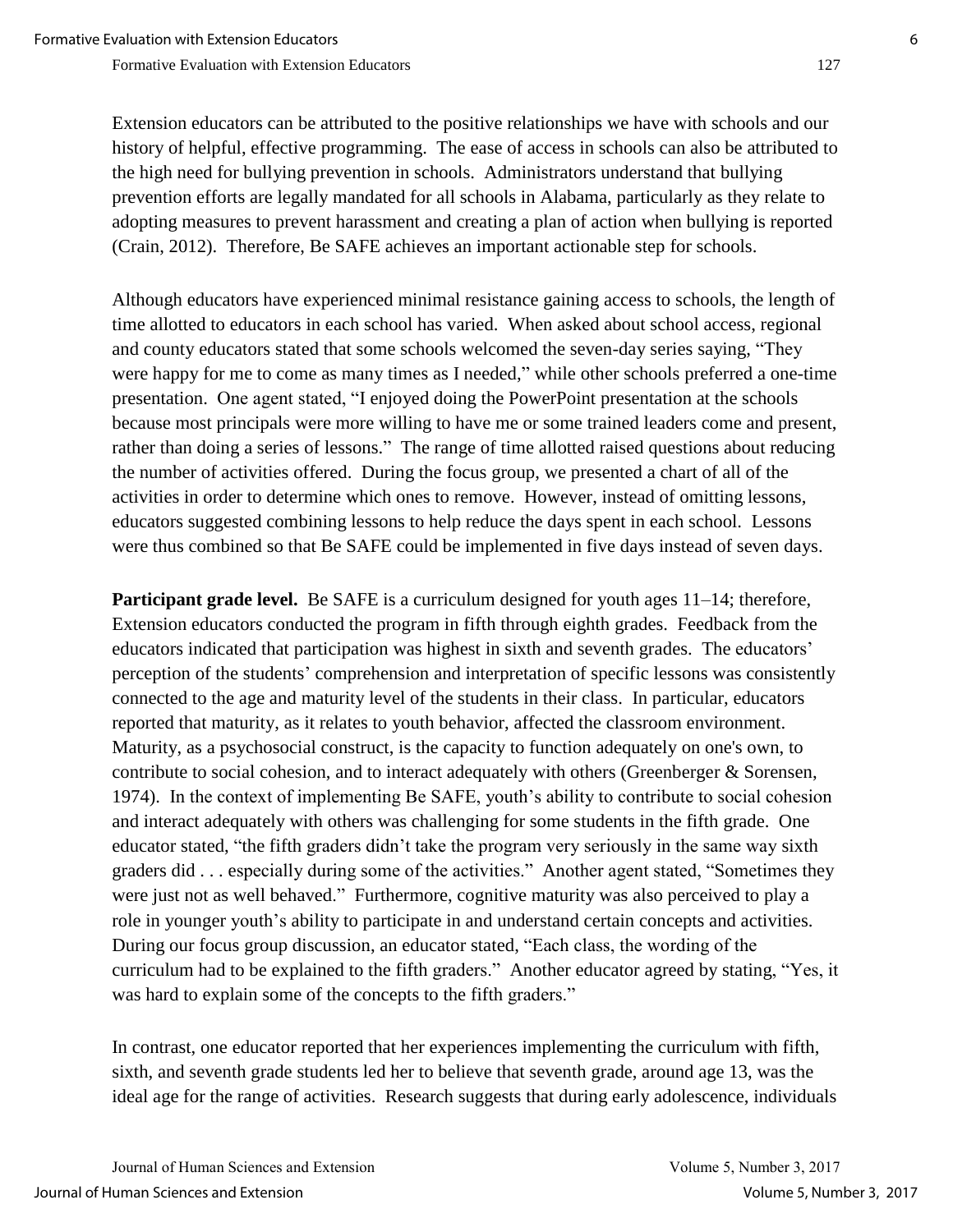show marked improvements in reasoning (especially deductive reasoning), information processing (in both efficiency and capacity), and expertise (Keating, 2004). Since many of the activities require students to process through bullying scenarios and to reflect on how their individual actions can affect others, it is conceivable that cognitively, some things were too advanced for many fifth graders. As it relates to psychosocial maturation, research suggests that as youth mature, there are increases in self-control and a stronger resistance to peer influence (Monahan, Steinberg, Cauffman, & Mulvey, 2009; [Steinberg & Cauffman, 1996\)](http://www.ncbi.nlm.nih.gov/pmc/articles/PMC2886970/#R39). These two factors could have contributed to educators experiencing a less challenging classroom setting when working with older adolescents. In response to these observations, we determined that the lowest grade level for implementation would be the sixth grade.

**Classroom size.**The implementation of Be SAFE was affected by the physical classroom size and the number of students. According to Finn and Achilles (1999), smaller classes allow less time to be spent on classroom management and more time to be spent on instruction, while larger classes constrain teaching and learning interactions. The Extension educators in our focus group reported similar findings. During our discussion, it was clear that large classroom settings were the most difficult context in which to implement the program. It was not only the number of students but the classroom space that made a difference. The Extension educators specifically talked about implementing the curriculum activities in gym spaces, which they noticed created a context that reduced participation and created more opportunities for disciplinary problems. One agent stated, "The larger the class, the harder it is to complete the lessons and activities." Another agent stated, "It is hard to get everyone's attention and keep it in such a large space. It was really challenging." Since this educator felt that she was losing fidelity to the program, she decided to stop the series and do a one-time presentation. Educators who implemented the curriculum in smaller classroom settings enjoyed more class participation. One agent stated that in her small group of students, everyone was engaged and she had no problems getting through the curriculum. As a result, we decided that if schools cannot provide a classroom for implementation, educators should do a one-time assembly instead of a series.

Overall, school access, grade level of participants, and classroom size were discussed in depth by educators. While school access was not an issue, the length of time educators were allowed to implement Be SAFE varied. Classroom size was also important to the perceived participation of the students. Large classroom settings and large class sizes were difficult to manage, while smaller classroom settings and sizes were more manageable. The grade level of participants was also important to understanding why some lessons may have had lower rates of participation. When examining the activities, *Who Am I*, *The Relationship Continuum Activity,* and *Speaking up and Standing With: Skills for Being an Ally,* it is apparent that these activities require higher level thinking skills by youth to problem solve and be introspective about their lives. While we learned valuable information about the implementation process, we would have benefited from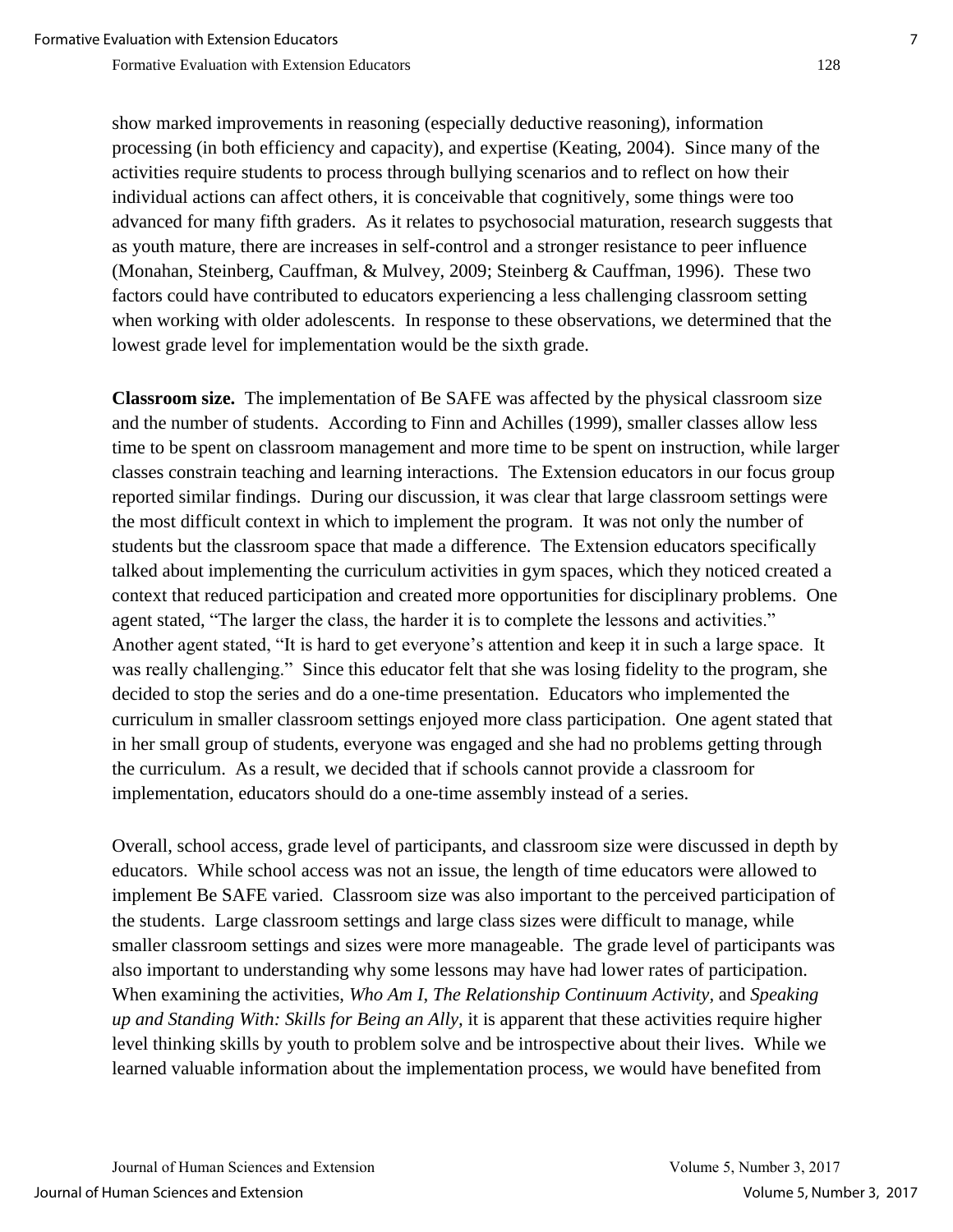having all of the educators participate in a focus group. The data only reflect the experiences of half of the individuals who are implementing the program.

### **Conclusion**

We used the data collected through the formative evaluation to understand the strengths and challenges of implementing Be SAFE and to improve the implementation quality of the program. We shared a report of our findings with those who were not able to join the focus group and included the lessons learned from Extension educators in the field during our next program training meeting. We also used the formative evaluation to reduce the number of lessons implemented by the educator from seven lessons to five.

Through formative evaluation with Extension educators, we were able to foster a space for dialogue between educators in the community and state specialists. Our use of web-based technologies allowed us, at a low cost, to discuss strengths, challenges, and effective implementation strategies for the Be SAFE program. Overall, the evaluation data provided valuable information that can enhance the assistance we give educators who are newly joining the project.

#### **References**

- Chambers, F. (1994). Removing confusion about formative and summative evaluation: Purpose versus time. *Evaluation and Program Planning, 17*(1), 9–12. doi:10.1016/0149- 7189(94)90017-5
- Crain, T. P. (2012, June). *Alabama's Student Harassment Prevention Act: Does it do what it said it would do?* Retrieved from http://www.alabamaschoolconnection.org/wpcontent/uploads/2012/06/Alabamas-Student-Harassment-Prevention-Act-Does-It-Do-What-It-Said-It-Would-Do.pdf
- Dane, A. V., & Schneider, B. H. (1998). Program integrity in primary and early secondary prevention: Are implementation effects out of control? *Clinical Psychology Review*, *18*(1), 23–45. doi.org/10.1016/s0272-7358(97)00043-3
- Duerden M. D., & Witt, P. A. (2012). Assessing program implementation: What it is, why it's important, and how to do it. *Journal of Extension*, *50*(1), Article 1FEA4. Retrieved from http://www.joe.org/joe/2012february/a4.php
- Durlak, J. A., & DuPre, E. P. (2008). Implementation matters: A review of research on the influence of implementation on program outcomes and the factors affecting implementation. *American Journal of Community Psychology*, *41*(3-4), 327–350. doi:10.1007/s10464-008-9165-0.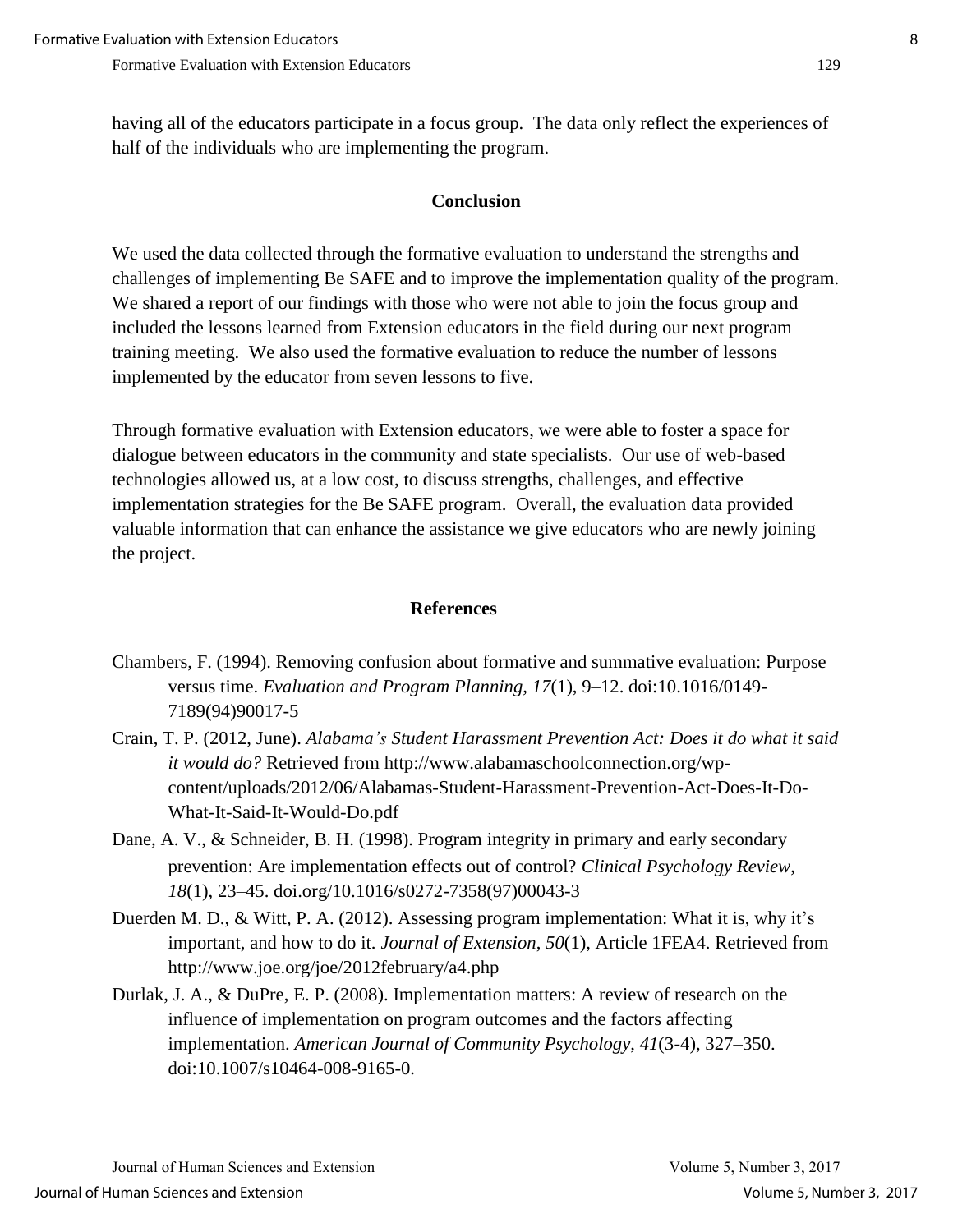- Dusenbury, L., Brannigan, R., Hansen, W. B., Walsh, J., & Falco, M. (2005). Quality of implementation: Developing measures crucial to understanding the diffusion of preventive interventions. *Health Education Research*, *20*(3), 308–313. doi:10.1093/her/cyg134
- Finn, J. D., & Achilles, C. M. (1999). Tennessee's class size study: Findings, implications, misconceptions. *Educational Evaluation and Policy Analysis, 21*(2), 97–109. doi:10.3102/01623737021002097
- Gaiser, T. J. (1997). Conducting on-line focus groups: A methodological discussion. *Social Science Computer Review, 15*(2), 135–144. doi:10.1177/089443939701500202
- Greenberger, E., & Sorensen, A. (1974). Toward a concept of psychosocial maturity. *Journal of Youth and Adolescence*, *3*(4), 329–358. doi:10.1007/BF02214746
- Handon, W. E., Creswell, J. W., Plano Clark, V. L., Petska, K. S., & Creswell, J. D. (2005). Mixed methods research designs in counseling psychology. *Journal of Counseling Psychology*, *52*(2), 224–235. doi:10.1037/0022-0167.52.2.224
- Keating, D. P. (2004). Cognitive and brain development. In R. J. Lerner & L. D. Steinberg (Eds.), *Handbook of adolescent psychology, second edition* (pp. 45–84). Hoboken, NJ: John Wiley & Sons. doi:10.1002/9780471726746.ch3
- Landreth, D. (1998). Focus groups on the net: Some pros and cons of doing qualitative research online. *Marketing*, *103*, 16–17.
- Monahan, K. C., Steinberg, L., Cauffman, E., & Mulvey, E. P. (2009). Trajectories of antisocial behavior and psychosocial maturity from adolescence to young adulthood. *Developmental Psychology*, *45*(6), 1654–1668. doi:10.1037/a0015862
- Murray, P. J. (1997). Using virtual focus groups in qualitative research. *Qualitative Health Research*, *7*(4), 542–554. doi.org/10.1177/104973239700700408
- Newman, I., Ridenour, C. S., Newman, C., & DeMarco, G. M. P., Jr. (2003). A typology of research purposes and its relationship to mixed methods. In A. Tashakkori & C. Teddlie (Eds.), *Handbook of mixed methods in social and behavioral research* (pp. 167–188). Thousand Oaks, CA: Sage.
- Olsen, J., & Pace, K. (2013). *Be SAFE: Safe, affirming, and fair environments*. East Lansing, MI: Michigan State University Extension.
- *Qualtrics* [Computer software]. Provo, UT: Qualtrics.
- Rennekamp, R. A., & Arnold, M. E. (2009). What progress, program evaluation? Reflections on a quarter century of Extension evaluation practice. *Journal of Extension*, *47*(3), Article 3COM1. Retrieved from http://www.joe.org/joe/2009june/comm1.php
- Schneider, S. J., Kerwin, J., Frechtling, J., & Vivari, B. A. (2002). Characteristics of the discussion in online and face-to-face focus groups. *Social Science Computer Review*, *20*(1), 31–42. doi.org/10.1177/089443930202000104
- Scriven, M. (1996). Types of evaluation and types of evaluator. *American Journal of Evaluation, 17*(2), 151–161. doi:10.1177/109821409601700207